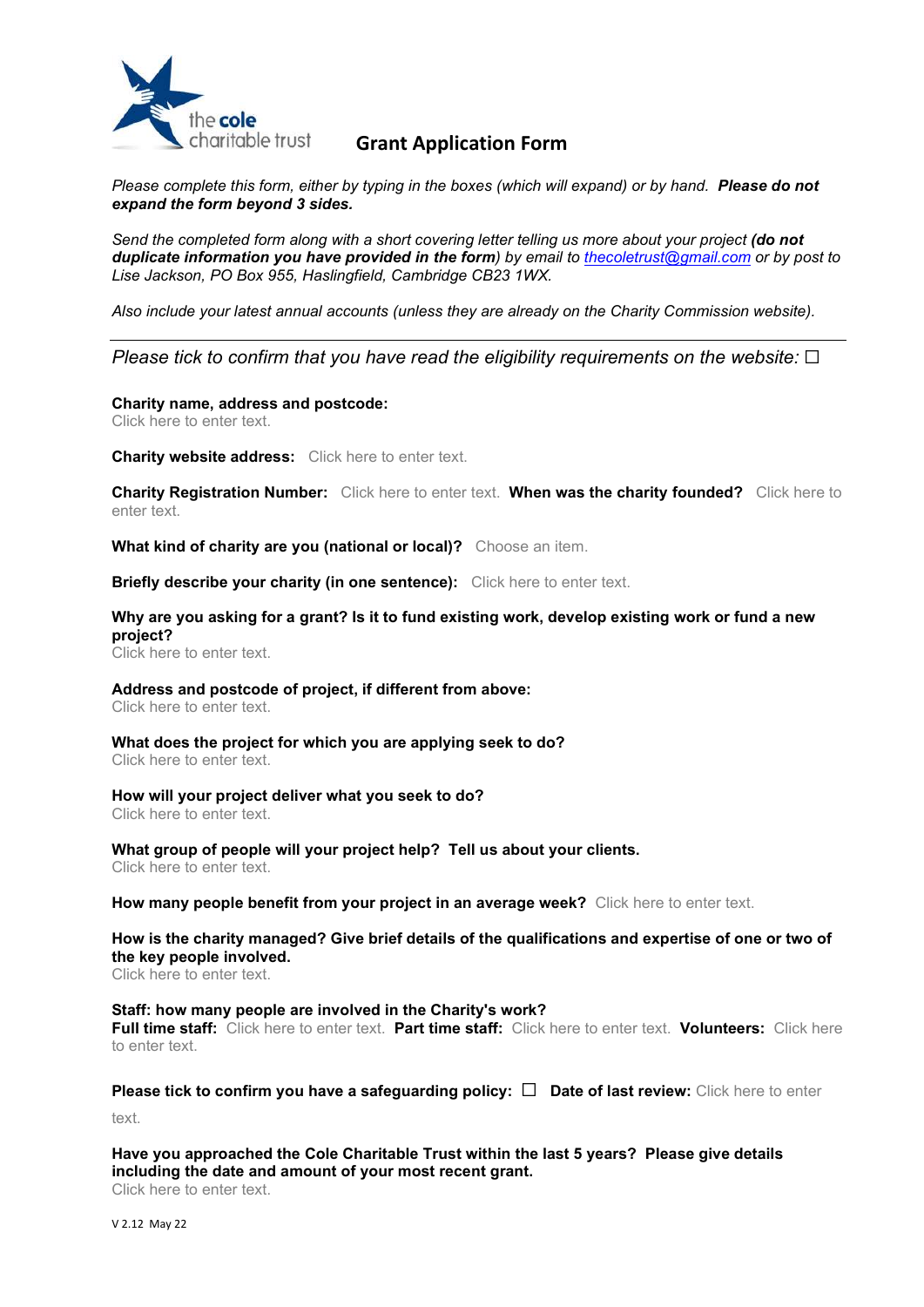

# charitable trust **Grant Application Form**

### How much do you hope to raise from Charitable Trusts this year - and where do you expect the funding to come from?

Click here to enter text.

How much do you hope to raise from the Cole Charitable Trust specifically? Click here to enter text.

### Your charity accounts What is the end date for your latest audited accounts? Click here to enter text.

Take this information from your latest accounts (your Total Income should match the Total Income in your Annual Accounts). Add in detail if you wish.

### Income Analysis (from all sources)

| <b>Earned Income</b>                                     | Click here to enter text. |
|----------------------------------------------------------|---------------------------|
| <b>Investment Income</b>                                 | Click here to enter text. |
| <b>Local Authority Grants</b>                            | Click here to enter text. |
| <b>NHS Grants</b>                                        | Click here to enter text. |
| <b>National Government Grants</b>                        | Click here to enter text. |
| <b>Big Lottery</b>                                       | Click here to enter text. |
| <b>Grants from Charitable Trusts</b>                     | Click here to enter text. |
| <b>Other Grants</b>                                      | Click here to enter text. |
| <b>All Other Income</b>                                  | Click here to enter text. |
| Total Income for the year<br>(as shown in your Accounts) | Click here to enter text. |

| <b>Expenditure</b>                    |                           |
|---------------------------------------|---------------------------|
| <b>Staff Expenditure</b>              | Click here to enter text. |
| <b>All Other Expenditure</b>          | Click here to enter text. |
| <b>Total Expenditure for the year</b> | Click here to enter text. |
| (as shown in your Accounts)           |                           |

### Surplus or Deficit

| This year's surplus    | Click here to enter text. |
|------------------------|---------------------------|
| OR This year's deficit | Click here to enter text. |
| Last year's surplus    | Click here to enter text. |
| OR Last year's deficit | Click here to enter text. |

Usually income and expenditure are closely balanced, so the surplus or deficit is small. If this is not the case (e.g. the surplus or deficit is more than 10% of expenditure) please explain what caused the imbalance. For example a large surplus may indicate saving up for a capital project; equally a large deficit may arise from the loss or late payment of a regular grant. Click here to enter text.

### Your contact details

Telephone number: Click here to enter text. Email address: Click here to enter text.

### Address for correspondence, if different from above:

Click here to enter text.